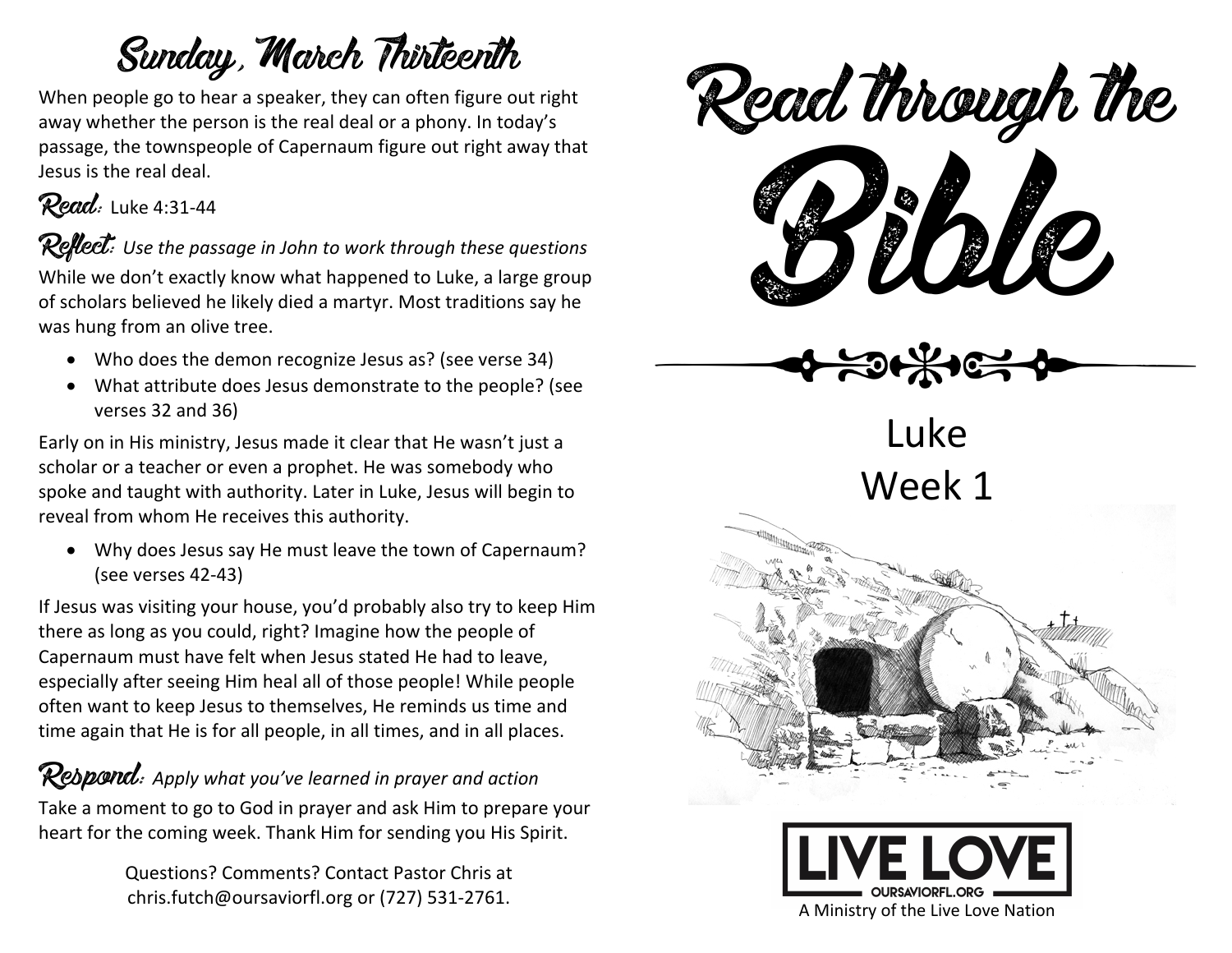# Monday, March Seventh

Welcome to our six-week journey through the book of Luke! This booklet is laid out to help you walk through a portion of the events in Luke every day. Whether you start off your day with this, find some time during your lunch break, or sit down with it before you go to bed, the hope would be for you to engage with the Bible on a consistent basis. May your journey be filled with newfound perspective as you reflect on the life, ministry, and work of our Savior during this season of Lent! – Pastor Chris

### Read: Luke 1:1-38

Reflect: Use the passage in John to work through these questions Each day this week, we'll learn a little bit about the author of this Gospel. For starters, Luke never met Jesus. Instead, he relied on eye-witness accounts to write his letter (see verses 1-2).

- As Luke is writing to Theophilus (likely a Roman official), he wants to make sure the information he is sharing is correct. Why is Luke concerned about this? (see verses 1-4)
- How does Zechariah respond to the angel Gabriel's revelation? (see verse 18) What is Gabriel's response to Zechariah's unbelief? (see verses 19-20)
- How is Mary's response to the angel Gabriel different than Zechariah's? (compare verse 18 and verse 34)

Notice the difference between Zechariah's question ("How can I be sure...?") and Mary's ("How will this be?"). Zechariah wanted proof of how his wife's pregnancy was going to happen. Mary simply wanted to understand how a virgin could become pregnant. One questions God's ability; the other seeks to understand it. Zechariah and Mary's questions demonstrate the fine line between distrusting God's plan and seeking His clarification.

Rebpond: Apply what you've learned in prayer and action Do you tend to question God from a place of distrust or clarification? Take a moment to pray after re-reading verse 38.

# Saturday, March Twelfth

On the TV show 'Wipeout,' courageous contestants take on a series of tests and challenges as they make their way through a wacky, colorful obstacle course. While the course may look easy to the viewers watching at home, the number of wipeouts the contestants endure shows that it is anything but easy! In today's passage, Jesus endures a series of tests and challenges before beginning His public ministry.

## Read: Luke 4:1-30

Reflect: Use the passage in John to work through these questions Of the four gospels, the Gospel of Luke provides us with the most complete chronology of events – from the conception of John the Baptist all the way to Jesus' ascension.

• What was the first thing Jesus did after being baptized? (see verses 1-2)

During the 40 days of Lent between Ash Wednesday and Easter morning (Sundays not included), we reflect the 40 days that Jesus spent fasting out in the wilderness. This is why some people "give up" something during Lent because Jesus gave up food during His testing in the wilderness.

• How did Jesus respond to every single one of Satan's temptations? (see verses 4, 8, and 12)

Jesus was hungry. He was exhausted. And yet, when tempted by Satan, Jesus clung to God's Word to battle these temptations. Satan was finally forced to realize that there was nothing he could say that could convince Jesus of who He was because Jesus' mind was governed, not by His flesh, but by the Spirit!

## Respond: Apply what you've learned in prayer and action

Jesus went to His hometown of Nazareth and introduced Himself to the people by reading what the prophet Isaiah had spoken about Him (see verses 16-21). How were you introduced to Jesus?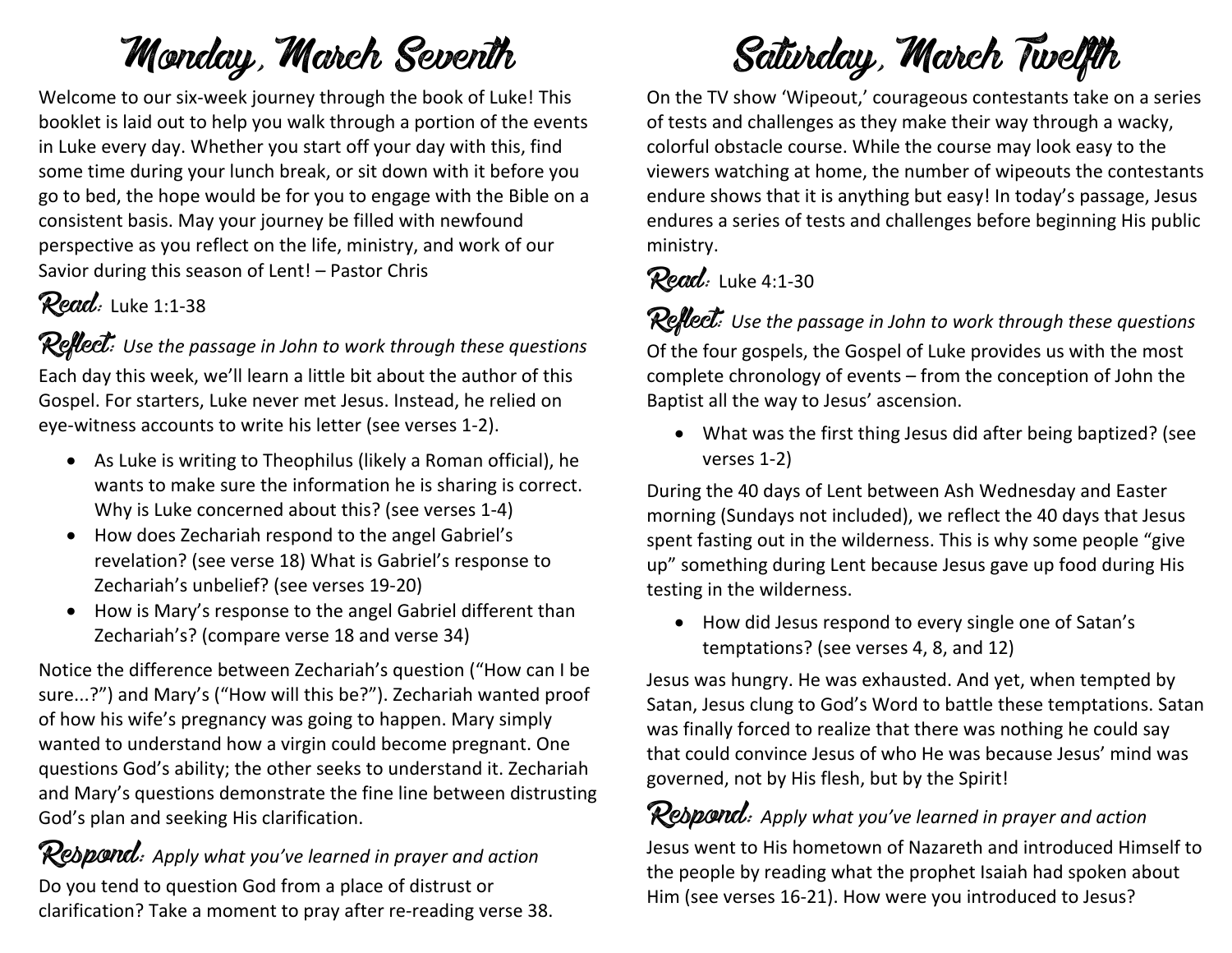# Friday, March Eleventh

The Tampa Bay area has sights and attractions constantly coming into town all the time. In fact, a few weeks ago, the Florida State Fair drew in tens of thousands of people curious as to what the event had to offer. From the rides to the fried foods to the circus acts to the animal shows, there was plenty for people to see and do. In our passage today, someone we previously met arrives in town, and he sparks the curiosity of the people. How would they respond to what he had to say?

### Read: Luke 3:1-38

Reflect: Use the passage in John to work through these questions Because he also wrote the book of Acts, Luke wrote more of the New Testament than any other writer, including Paul.

• According to John the Baptist, why was everyone to repent, even those who were descendants of Abraham? (see verses 8-9)

Many Jews at the time assumed they were saved by their lineage to Abraham and his faithfulness to God. John, however, cautions them against this line of thinking, and instead, calls them to repent. For John, true repentance isn't just lip service. It also bears fruit.

- What sort of good works does John suggest people do as a reflection of their repentance? (see verses 11-14)
- What does Luke attempt to show with the genealogy of Jesus? (see verses 23-38)

Luke's careful genealogy reminds us that Jesus was always the plan for our salvation. Even from the very beginning when God first created Adam, He had it in mind to come to earth Himself!

Respond: Apply what you've learned in prayer and action If you had the opportunity to ask John the Baptist what good works you should do, what might he tell you? How might doing good works become a part of your daily repentance?

# Tuesday, March Eighth

Have you ever had an unexpected visitor before? Maybe an old friend shows up at your front door unannounced. Or a co-worker surprises you with a birthday lunch. Or even a former member of Our Savior who moved out of state years ago comes and sits right next to you one Sunday morning. How do you typically react in these sorts of situations? Shock? Excitement? Confusion? Disbelief? In today's passage, an unexpected visitor shows up at Elizabeth's front door, and Elizabeth's reaction is priceless.

### Read: Luke 1:39-80

Reflect: Use the passage in John to work through these questions Luke was a physician by profession. We see this throughout his Gospel in two main ways  $-1$ ) his careful, methodical telling of the story, and 2) his care and concern for the vulnerable.

- How do Elizabeth and the baby in her womb respond to Mary's visit? (see verses 41-45)
- Why were Elizabeth and Zechariah's neighbors confused as to why they named their baby John? (see verses 59-61, and verse 66)

According to the custom at that time, the baby boy was supposed to be named after the father, or, at the very least, someone within the family. And yet, both Elizabeth and Zechariah were insistent that the boy be named John because of what Gabriel had told Zechariah. In fact, Zechariah's obedience in giving his son the name John allowed him to be able to speak once again. God is in the business of giving second chances!

• What are some of the similarities between Mary and Zechariah's speeches? (see verses 46-55 and 67-79)

## Respond: Apply what you've learned in prayer and action

Once again, God proved faithful to Elizabeth and Zechariah. In what ways has God recently proved His faithfulness to you?